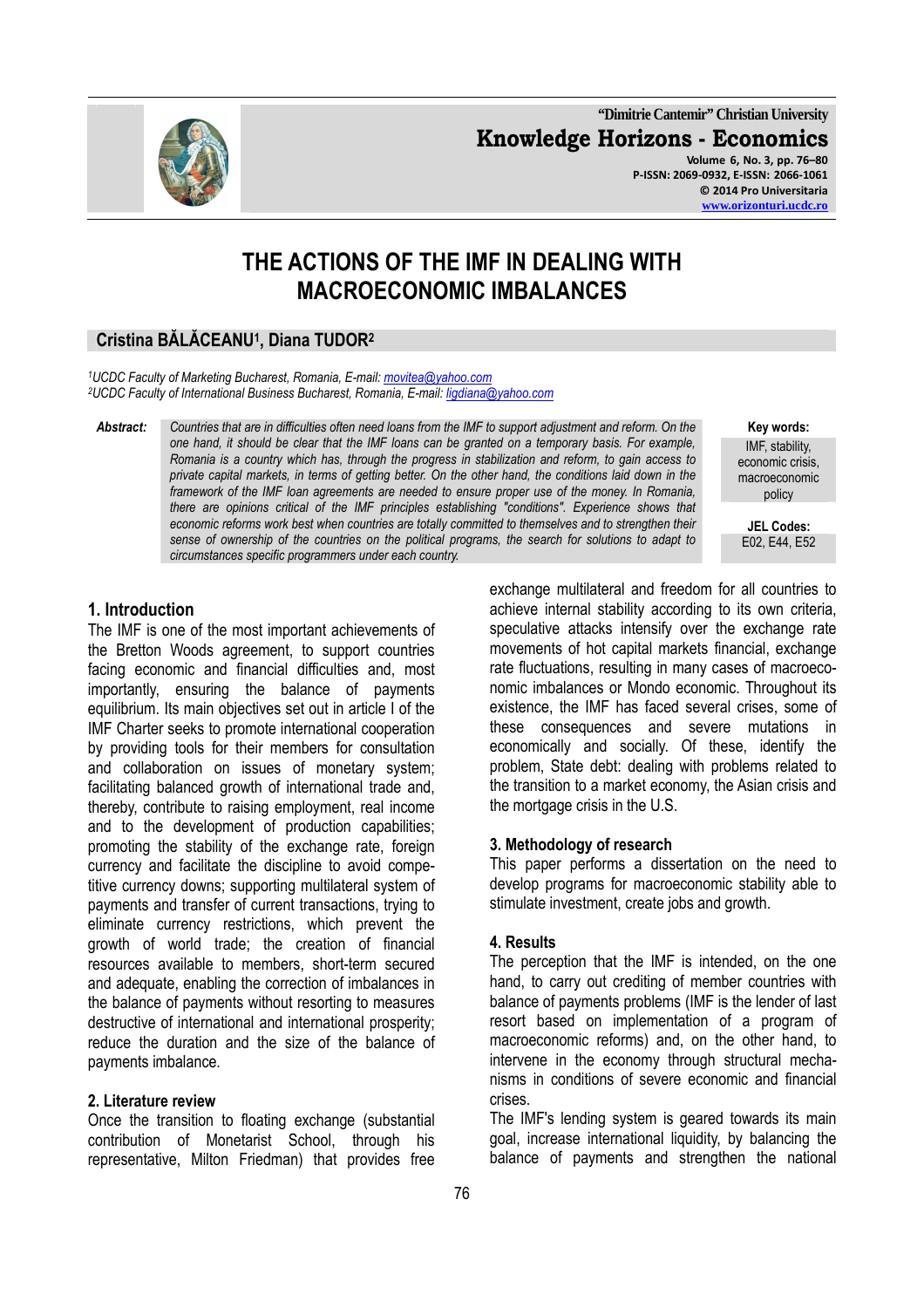currency. The IMF is an International Bank, but an international financial institution, it shall not grant loans for the purposes of the banking concept but also make available to the Member States a series of facilities, some being the limit of the quota of participation (cuts, intended to finance balance of payments deficits), others in amounts exceeding these quotas, financing facilities, which are granted to countries which the serious imbalances of the balance of payments as a result of a defective structures of production, trade and prices, as well as of countries with low rates of development or with difficulties in economic development, and in some cases, additional facilities.

The State's debt problem, which has affected the 80s, has emerged as a result of excessive indebtedness of the developing countries but also to the trend of bankers to loan, to sell credit with too much enthusiasm for big risks. The trend of debt amplification began when OPEC quadrupled oil prices in 1973. Since many developing nations relied on imported oil, their commercial balance has recorded severe deficits. At the same time, OPEC has seen massive trade surpluses; some have turned to the loans granted to developing countries being badly managed. Rising energy prices in 1979 led to a further increase in the debts of developing countries. Severe world crisis which began in 1981 fell as oil demand of many of these countries. Creditor banks have switched to rescheduling payments, causing the developing countries to pay interest which is used at the existing debts. The IMF has played a central role in arranging such rescheduling, in hiring new loans and concessions for adjustment policies. These policies intended to limit government spending and consumption and thus increase the likelihood that the borrowing is to be ultimately paid. Critics have questioned the role of the IMF have argued that some of the restrictions imposed by the IMF have led to a decrease in investments and concluded, therefore, that those conditions were unproductive. Therefore, the IMF and World Bank have imposed on the debtor countries 'economic packages that required carrying out radical reforms in order to create financial discipline meant to annihilate external debts and (re) open national economies to the global economy.

Another key aspect of the involvement of the IMF is to switch from state economy to a market economy. This stage of history does not itself constitute an economic crisis, but the effects of the implementation of the transition programmes of IMF or the fundamentalist doctrine of the market were different from country to country, in some of them, as is the case, we identified issues related to the economic crisis, such as hyperinflation or slumpflation. In any event, it is not the

fault of the IMF that those countries have not respected the steps of reform, but the IMF is responsible for having accompanied conditionality to grant funding as well as the negative perception that an investor would relay through its reports and analyses.

At the beginning of the transitional period, the IMF and World Bank economic policies were inspired by neoliberal, the result of cooperation between experts of the two institutions, as a work of Arnold c. Harberger (Economic Policy and Economic Growth), many ideas in this work being undertaken and other economists [2]. Economic policy recommendations contained in the "Washington consensus" (document prepared by the IMF, in collaboration with the World Bank concerning transition countries) were based on the following aspects: introduction of severe fiscal discipline; reforming public expenditure; reforming the tax system; interest rate liberalization, financial policy and exchange rate policy; liberalization of foreign capital investments; the liberalisation of foreign trade; carrying out the reform of property rights, privatisation, deregulation of the economy.

Adoption by the majority of the former Communist countries of the recommendations of the IMF has made the transition to become the most concentrated period of social history, as the French economist J. Segard: "transition to capitalism is in a social framework in which historical period seems, if not suspended, at any rate much less marked than in any other case the transition. This, like the technocratic aspect and the pace of reforms very quickly, giving the Eastern European countries in transition a cvasiexperimental aspect: as if planning to historical continuity, and crushed it to be resumed, now ask to produce something like a social artifact, that would not be the product of a complex social developments, as well as the product of a scientific protocol controlled and reproducible". The post-Washington consensus considering the results of the application of recommenddations of international financial institutions-IMF and World Bank-economic policy in transition countries in the period 1990-1997 and the change of direction of these two institutions, which begins to recognize the limits of their applicability.

The new Agreement recognizes that a broader set of instruments of intervention of the State to achieve economic growth and that it be linked to a rise in living standards. As judge J. K. Galbraith, the IMF "has seen almost always functions relating to the welfare State is not something that must be protected but, on the contrary, something that must be sacrificed for monetary stability," [3]. It seems that the IMF expressed a desire for change, the revival of his concepts of reform programmes. So, governmental guidance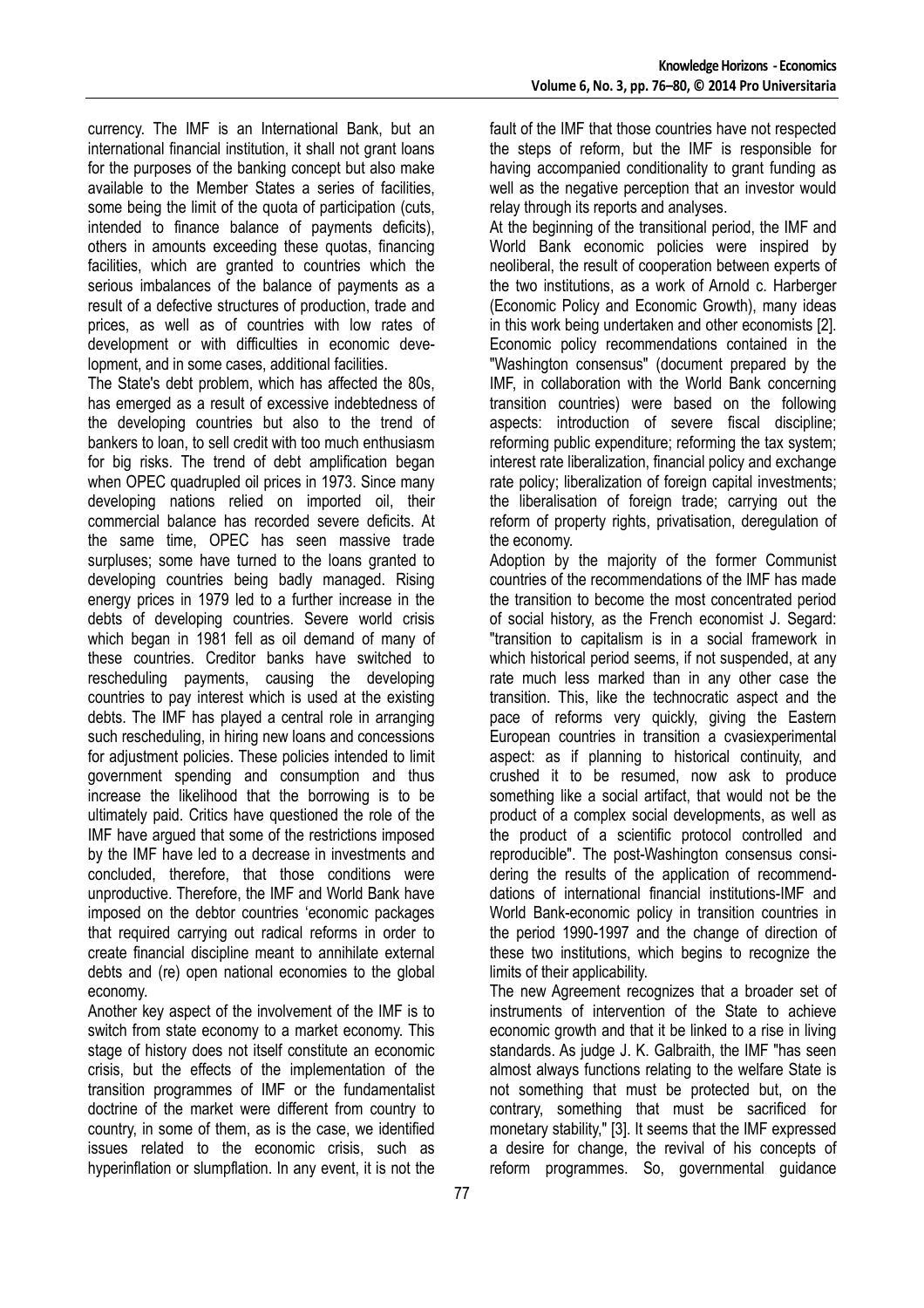directions proposed by the IMF aimed at repositioning the institution into the equation of responsibilities shared by the IMF and the beneficiary Governments of its financial assistance as well as implementation of the macro-economic recovery programmes. Companies that are created must be democratic, to allow for the participation, in various forms, of citizens in decisions that affect their lives, "to support large international force in the middle of which is a country or another, taken in part".

In recent years changes in the attitude of the IMF confirms the broad reform of the institution, imposed by the new conditions of the global economy and the accumulated experience and aims to adjustment of financial and technical assistance to existing realities, linked with a new vision of conditionality. Premature liberalization of capital markets has led to uncertainty and economic crises, which prevents the implementation of national economic policies. The pressure of financial markets, in particular on the part of IMF austerity policies, generalization (or balanced budgets with deficits increasingly smaller), the Governments of competing with each other in an attempt to convince the financial markets of the soundness of local economies.

In these circumstances, the IMF's attention was directed mainly to ensuring adequate reserves and the management of the reserves, but also on the identification of general principles for prudent foreign debt management. The IMF has also designed to manage monetary policy pressures that may arise over the exchange rate and prudent fiscal reforms. However, the way he managed the Asian crisis has shown once again that the IMF policies too rapid liberalization of financial and capital markets through liquidity depreciating exchange rate hedge and speculative attacks combined with a high rate of short-term indebtedness will cause the exchange rate to be unrealistic, which creates panic among investors but also the necessity of injecting cash into the economy to support the report.

The liberalization of capital markets has left Asian countries discovered in front of investors behavior, facilitating the emergence of speculative bubbles (the surge in prices due to the fact that investors tend to acquire as quickly apparent momentum generated earnings that it manifests a particular market); these balloons break always, and when this happens, the economy collapses. At the time of the crisis, the steady state of Asian States was characterized by reduced inflationary pressures and State budgets in balance or surplus. This had two obvious implications: on the one hand the collapse of currency exchange rates and stock markets, as well as breaking the speculative bubbles in

the real estate sector, accompanied by decline in investments and consumption, will push the area into recession; on the other hand, economic collapse led to a dramatic fall in income from taxes, which resulted in the deepening budget deficit.

The crisis in East Asia was, above all, a crisis of the financial system posed by the implementation of a policy of premature liberalisation of financial markets. IMF mistake was the lack of a uniform image of financial markets at the macroeconomic level, as well as ignoring their impact at microeconomic level, IMF officials focusing on stabilization policies, including those based on high interest rates. The IMF strategy for restructuring the financial sector is the basis of the selection problem banks, those with no problems, namely the identification of those banks whose capital identification rate was quite high (identification of capital rate is to determine a ratio between the size of the capital, on the one hand, and that of loans receivable and other assets on the other hand). Once the IMF has applied a flawed strategy because, in a recession, it is impossible to attract additional capital as a result of the obvious risk of inflation, depreciation of the exchange rate and reduced production boosted especially by reducing loans payable. Another solution to the IMF has been raising interest rates and the collapse of economic activity through fiscal means, which resulted in the collapse of production and inefficient allocation of resources, in particular in the capital, slowing the growth of living standards, increased interest by companies at the expense of self-financing, slides on financial markets.

Currently, globalization of financial market supported in particular by the doctrine of market fundamentalism in particular has sought to impose strict discipline on States in relation to the functioning of the capital market, US hegemony in introducing the dollar as the international currency of exchange accepted by central banks around the world. Therefore, the United States also implemented policies contracyclical, while developing countries and, to a lesser extent, developed countries have been forced to work through their own means of funding. This has made more secure holding of financial assets at the center than at the periphery. As the boundaries of the capital have been removed, national economies have been attracted to the Center and then redistributed. Through a contest by circumstances; it has developed a chronic current account deficit to 6.6 percent of GDP in the last quarter of 2006.

Paradoxically, the budget deficit had served to finance the current account deficit because countries with surpluses and currency reserves were invested in government bonds issued consistent for US, what were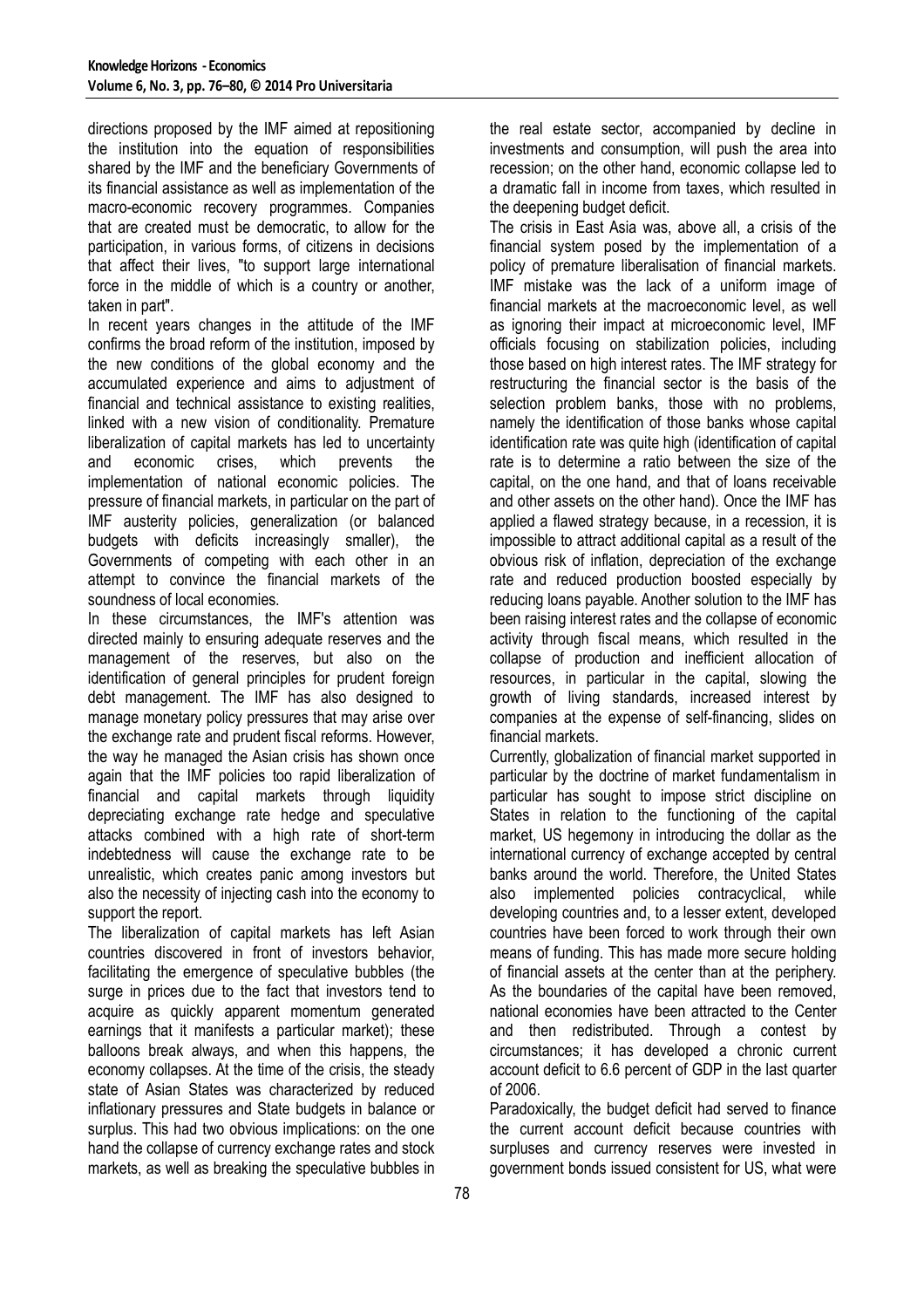the main sources of credit expansion. Another important source was the introduction of new financial instruments and the use of leverage by banks and by some customers, such as hedge funds and mutual funds. Another cause of the development of the crisis was considerable importation of developing countries-China-which the US began assembling foreign debt, while those countries began assembling the monetary reserves. The situation of the crisis was manifested with increasing real estate bubble in the US and with the introduction of financial innovations based on a false paradigm.

Synthetic financial instruments, risk assessments and proprietary commercial models have been built on the basis of the theory that markets tend towards equilibrium and deviations are random (the doctrine of market fundamentalism), leading to irrational behaviors of consumers, excessive growth of borrowing, aversion to saving process. Thus, mortgage equity withdrawals reached nearly a trillion dollars in 2006, 8% from GNP, respectively, more than the current account deficit. When housing prices stopped rising, households were declared indebted, the consumption was reduced, the decline following the typical pattern of ascent sequence-depression, in addition, defending the dollar avoidance phenomenon. The current financial crisis had as its starting point the practice very controversial of loans to "sub-prime" wide scale used in the United States, which expanded by contagion becomes a global liquidity crisis, loans and credit, resulting in a drastic reduction of confidence and credit availability worldwide.

The option for an individual exchange rate regime is dependent to a large extent on affiliation to a financial institution, in particular the IMF. International financial institution recommends measures of fiscal and monetary policy in macroeconomic balances, for recovery, especially the budget deficit, the current account deficit and external balance of payments deficit.

Most often, macroeconomic policy guidelines proposed by IMF exceed the IMF functions as laid down in the Statute of the institution, which hampers the chances of growth and development, deepening the structural imbalances and creating dependency on international finances. Thus, the recommendation of fiscal austerity is based on raising taxes and cutting expenditure in order to avoid the massive budget deficit (the recommended measures to countries like Thailand, Indonesia, Korea) had the effect of contracting aggregate demand and, more seriously, inducing panic at the local and regional markets, creating a boomerang effect.

Also, structural reform required as a condition for granting loans, such as closing insolvent banks, eliminating the practice of granting lucrative monopolies to specific client companies in some industries, not falling into the fundamentalist doctrine of the market, but on the contrary, an attempt to take over control of the markets. The IMF also recommends raising interest rates at very high levels, in order to increase the interest of foreign investors, following the attack on the national currency, capital flight and vertiginous growth in inflation. (Krugman, 2009), the countries concerned, in particular Asian countries, would have had to resort to devaluation of the national currency, in practice until such time that the currency would become bargains for investors, so cost effective. Sachs argues that choosing not to increase interest rates, Governments would have avoided financial panic fuelling; the result would be found in modest devaluations, with moderate influences on the economy. Accumulation of debt on the international financial markets is a consequence of how the IMF action. How central banks lacked sufficient authority and funding for the economy, reserves have been put at a rescue programs, simplification is the next strategy (Soros, 2008): commercial banks have extended the obligations of international financial institutions, made the cash infusion, and the debtor countries have agreed the introduction of austerity programmes designed to improve balance sheets. In most cases, commercial banks have also had to address the quantities of cash, the debtor countries to be allow up to date with the payment of interest.

The rescue packages were a remarkable achievement in terms of international cooperation. Among the participants were the IMF, bank stabilization, some Governments and central banks, as well as a huge number of commercial banks. The international financial crisis has led to the emergence of important changes of conduct of economic processes and phenomena, the deepening macroeconomic imbalances, but also regional, the identification of new values of basic research in terms of the achievement and implementation of the aggregate indicators to predict future developments in the economy, as well as to reduce the magnitude of the negative effects generated by the crisis. Loans under the mechanism, also known as the titles of rank B, or second chance loans, defines the practice of granting loans to borrowers who do not qualify for the best interest rates, because of their profile or history of credit (payment delay, default, discontinuous employment, low wages etc.). These loans are risky sub-prime for both borrowers and lenders due to the combination of high interest rates, low credit history and financial statement effects usually associated with these borrowers under